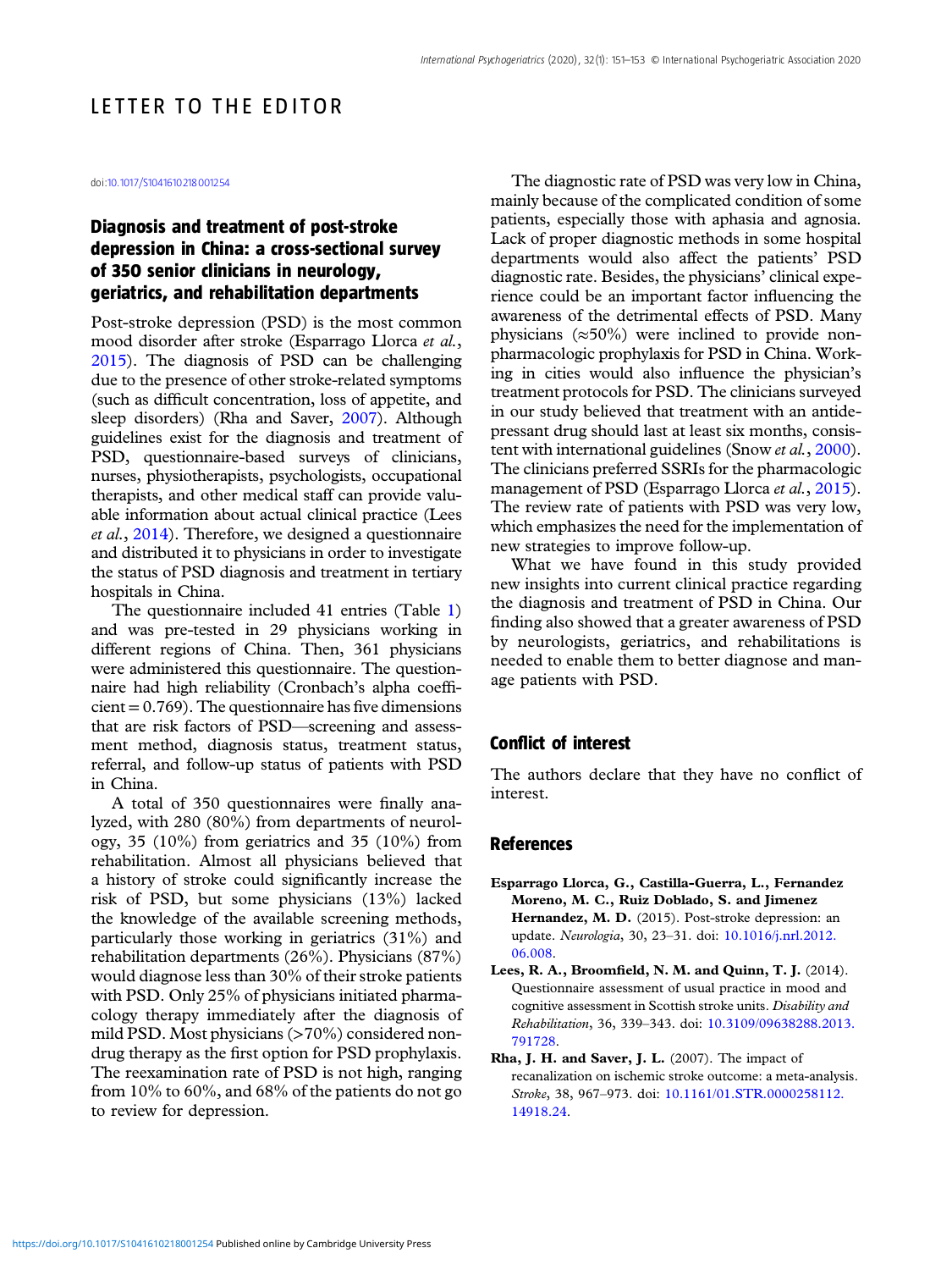<span id="page-1-0"></span>

|  | Table 1. Questionnaire on the diagnosis and treatment status of post-stroke depression (PSD) |  |  |  |  |  |  |  |  |  |
|--|----------------------------------------------------------------------------------------------|--|--|--|--|--|--|--|--|--|
|--|----------------------------------------------------------------------------------------------|--|--|--|--|--|--|--|--|--|

| <b>ITEMS</b> | QUESTIONS                                                                                                                                                           |  |  |  |  |  |  |  |
|--------------|---------------------------------------------------------------------------------------------------------------------------------------------------------------------|--|--|--|--|--|--|--|
| 1            | For patients with a history of stroke, would the risk of PSD be significantly increase?                                                                             |  |  |  |  |  |  |  |
| 2            | Which factors are the high-risk factors of PSD?                                                                                                                     |  |  |  |  |  |  |  |
| 3            | Do you agree that regular screening is necessary for stroke patients?                                                                                               |  |  |  |  |  |  |  |
| 4            | What is the most important reason that you or your colleagues don't have PSD<br>screening for stroke patients?                                                      |  |  |  |  |  |  |  |
| 5            | When should the first screening of PSD be performed for stroke patients?                                                                                            |  |  |  |  |  |  |  |
| 6            | What kind of scale do you use to screen PSD patients?                                                                                                               |  |  |  |  |  |  |  |
| 7            | Which of the following is most likely to result in missing diagnosis patients with PSD?                                                                             |  |  |  |  |  |  |  |
| 8            | Which of the following scales do you most commonly use to assess PSD patients?                                                                                      |  |  |  |  |  |  |  |
| 9            | What is the proportion of patients diagnosed with PSD in your admission of stoke patients?                                                                          |  |  |  |  |  |  |  |
| 10           | In your clinical practice, which of the following criteria do you use to diagnose PSD?                                                                              |  |  |  |  |  |  |  |
| 11           | What do you think should be the main reasons for antidepressant treatment in patients with PSD?<br>(multiple choice)                                                |  |  |  |  |  |  |  |
| 12           | Which of the following scales do you use most commonly to assess PSD?                                                                                               |  |  |  |  |  |  |  |
| 13           | Do you agree that there is a need of prophylactic treatment for PSD patients?                                                                                       |  |  |  |  |  |  |  |
| 14           | Which of the following PSD prophylactic treatments do you think is most feasible?                                                                                   |  |  |  |  |  |  |  |
| 15           | How would you treat mild PSD patients?                                                                                                                              |  |  |  |  |  |  |  |
| 16           | How would you treat moderate to severe PSD patients?                                                                                                                |  |  |  |  |  |  |  |
| 17           | Do you consider the medication treatment with antidepressants for patients assessed                                                                                 |  |  |  |  |  |  |  |
|              | by PHQ-9 scale and with the PHQ-9 score >10?                                                                                                                        |  |  |  |  |  |  |  |
| 18           | What is the proportion of your patients with PSD who are willing to<br>receive medical treatment?                                                                   |  |  |  |  |  |  |  |
| 19           | What are the first-line antidepressants recommended by guidelines?                                                                                                  |  |  |  |  |  |  |  |
| 20           | What is the first factor to consider when choosing antidepressants in clinical practice?                                                                            |  |  |  |  |  |  |  |
| 21           | Which aspects of safety are you most concerned about when you prescribe antidepressants?                                                                            |  |  |  |  |  |  |  |
| 22           | For moderate to severe PSD patients, when do you usually start the drug treatment?                                                                                  |  |  |  |  |  |  |  |
| 23           | How long do you think should be the medication course for PSD?                                                                                                      |  |  |  |  |  |  |  |
| 24           | What's the effective rate of first-choice treatment medication?                                                                                                     |  |  |  |  |  |  |  |
| 25           | Which drugs do you usually prefer for antidepressant treatment for PSD?                                                                                             |  |  |  |  |  |  |  |
| 26           | What is the primary reason for choosing escitaloperam for antidepressant treatment in<br>patients with PSD?                                                         |  |  |  |  |  |  |  |
| 27           | What is the primary reason for choosing sertraline for antidepressant treatment in patients with PSD?                                                               |  |  |  |  |  |  |  |
| 28           | What is the primary reason for choosing fluoxetine for antidepressant treatment<br>in patients with PSD?                                                            |  |  |  |  |  |  |  |
| 29           | In your clinical experience, what is the dose of escital opram to effectively improve PSD?                                                                          |  |  |  |  |  |  |  |
| 30           | In your clinical experience, how long is escitalopram treatment onset?                                                                                              |  |  |  |  |  |  |  |
| 31           | In your clinical experience, in addition to improving the depression of PSD patients, which other aspects of<br>patients can escitalopram improve most effectively? |  |  |  |  |  |  |  |
| 32           | What do you usually do with PSD patients who have symptoms of anxiety or worsened<br>anxiety during the initial stages of taking escitalopram?                      |  |  |  |  |  |  |  |
| 33           | Does your hospital have regulations for the diagnosis and treatment of PSD?                                                                                         |  |  |  |  |  |  |  |
| 34           | Which of the following conditions will you refer patients with PSD to psychiatric<br>or psychological department?                                                   |  |  |  |  |  |  |  |
| 35           | In your clinical experience, which department do PSD patients generally go for review?                                                                              |  |  |  |  |  |  |  |
| 36           | What is the proportion of PSD patients who went to hospital for re-examination?                                                                                     |  |  |  |  |  |  |  |
| 37           | How often do PSD patients review?                                                                                                                                   |  |  |  |  |  |  |  |
| 38           | What is the primary reason of not reviewing newly diagnosed PSD?                                                                                                    |  |  |  |  |  |  |  |
| 39           | What is the common reason for PSD patients to discontinue medication?                                                                                               |  |  |  |  |  |  |  |
| 40           | How long did you work?                                                                                                                                              |  |  |  |  |  |  |  |
| 41           | What is your education degree?                                                                                                                                      |  |  |  |  |  |  |  |
|              |                                                                                                                                                                     |  |  |  |  |  |  |  |